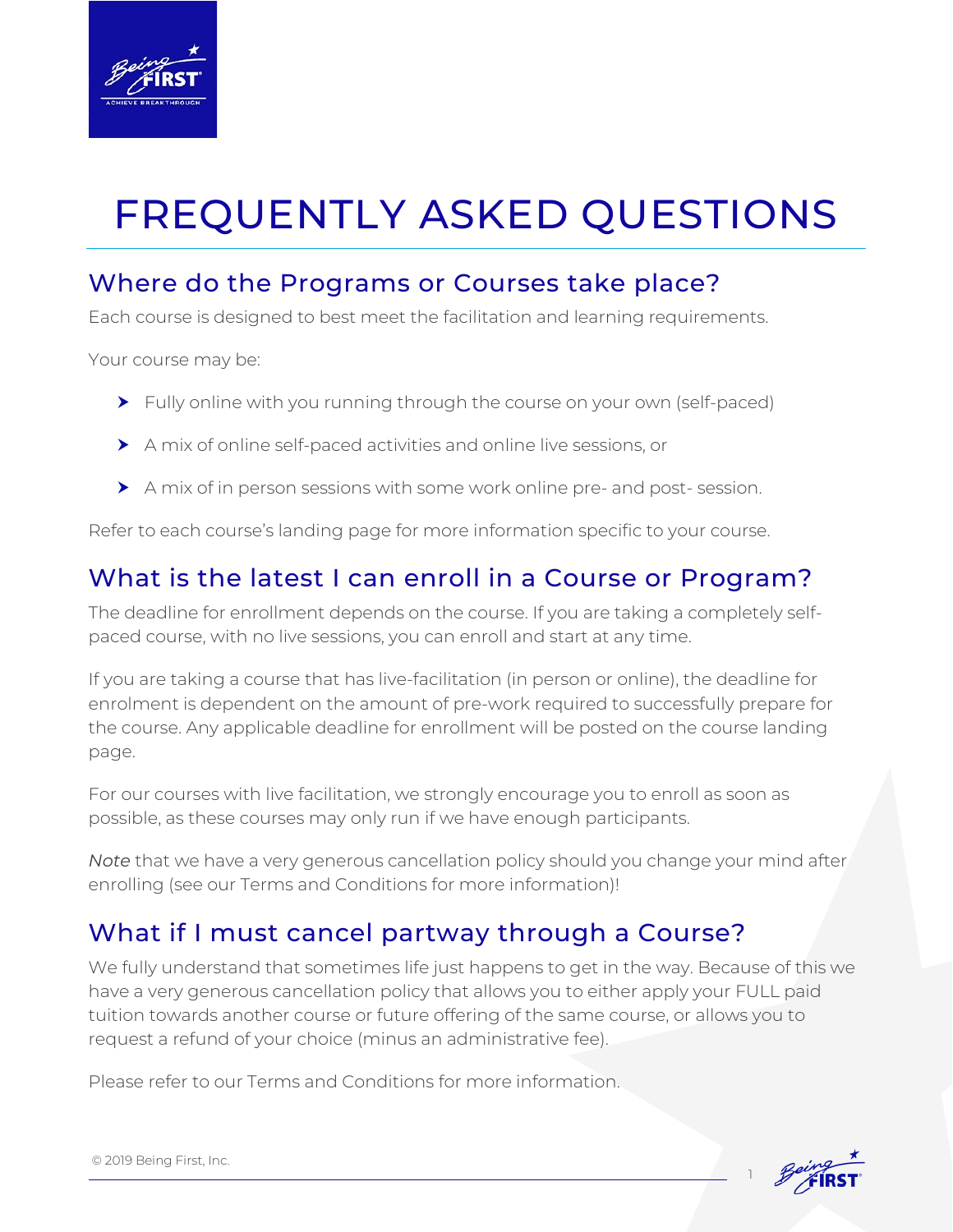## What kind of equipment or software will I need to participate in Being First's online learning Programs, Courses or Community Groups?

At a minimum, you will need the following to participate in our online courses:

## Computer or Web Enabled Tablet or Smart Phone:

All Mac, PC or smart devices with internet access should be compatible with our online learning programs. Your device should also have audio and video playback capabilities.

#### Internet:

Internet connection, either via wi-fi, land line or hot-spot will be required to participate in our online courses and activities. You will also need internet connectivity to participate in any online forums that you will be provided access to as part of your training program.

The speed or bandwidth offered by your internet provider will affect your overall experience, so we do suggest at least 2.5mbps up and down speed. And we strongly suggest you do not have background programs running while working within the Learning Management System, Community or Zoom as it could affect the software performance.

#### Web Browser:

We suggest using Google Chrome, Microsoft Edge, Firefox or Safari. However, Google Chrome is most compatible with our Learning Management System (LMS).

## PDF Reader and Editing or Printing Capabilities:

In many of the courses you will be asked to complete self-guided worksheets, questionnaires, assessments, or other documents. Most of these will be provided in PDF format and will require you to download them to either print or fill in electronically.

If you prefer to fill them in electronically, make sure your PDF Reader of choice allows that functionality.

## What kind of additional Equipment or Software will I need to participate in Instructor Lead or "live" Learning Sessions Online?

In addition to the minimum equipment & software listed above, you will also need the below items to participate fully in our live interactive sessions:

### Zoom: